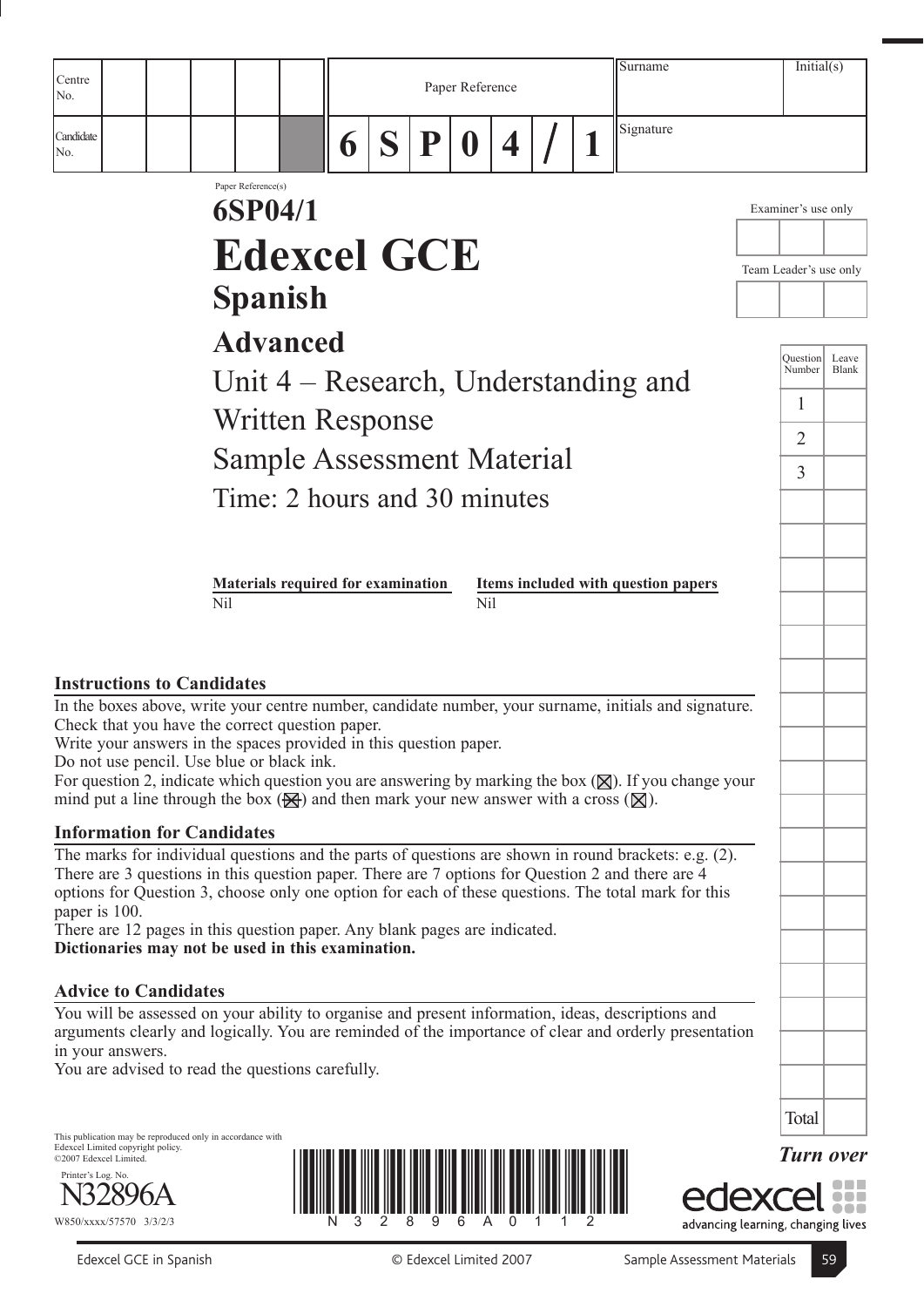| <b>Question 1</b>                                                                                                                                                                                                                                                                                                                                                                                                                                                                             |
|-----------------------------------------------------------------------------------------------------------------------------------------------------------------------------------------------------------------------------------------------------------------------------------------------------------------------------------------------------------------------------------------------------------------------------------------------------------------------------------------------|
| Translate the following passage into Spanish.                                                                                                                                                                                                                                                                                                                                                                                                                                                 |
| When I was young I used to spend the summer holidays with my family here in England. I<br>didn't enjoy them. I got bored quickly and the weather was often cold. If we'd been better off<br>we could at least have gone to a country with a warmer climate. Since I got a job everything<br>has changed. Three months ago I flew to Peru with some friends and we went up the mountains<br>to Cuzco, the old Inca capital. What a wonderful experience! I intend to return whenever I<br>can. |
|                                                                                                                                                                                                                                                                                                                                                                                                                                                                                               |
|                                                                                                                                                                                                                                                                                                                                                                                                                                                                                               |
|                                                                                                                                                                                                                                                                                                                                                                                                                                                                                               |
|                                                                                                                                                                                                                                                                                                                                                                                                                                                                                               |
|                                                                                                                                                                                                                                                                                                                                                                                                                                                                                               |
|                                                                                                                                                                                                                                                                                                                                                                                                                                                                                               |
|                                                                                                                                                                                                                                                                                                                                                                                                                                                                                               |
|                                                                                                                                                                                                                                                                                                                                                                                                                                                                                               |
|                                                                                                                                                                                                                                                                                                                                                                                                                                                                                               |
|                                                                                                                                                                                                                                                                                                                                                                                                                                                                                               |
|                                                                                                                                                                                                                                                                                                                                                                                                                                                                                               |
|                                                                                                                                                                                                                                                                                                                                                                                                                                                                                               |
|                                                                                                                                                                                                                                                                                                                                                                                                                                                                                               |
|                                                                                                                                                                                                                                                                                                                                                                                                                                                                                               |
|                                                                                                                                                                                                                                                                                                                                                                                                                                                                                               |
|                                                                                                                                                                                                                                                                                                                                                                                                                                                                                               |
|                                                                                                                                                                                                                                                                                                                                                                                                                                                                                               |
|                                                                                                                                                                                                                                                                                                                                                                                                                                                                                               |

### **SECTION A: TRANSLATION**

Leave blank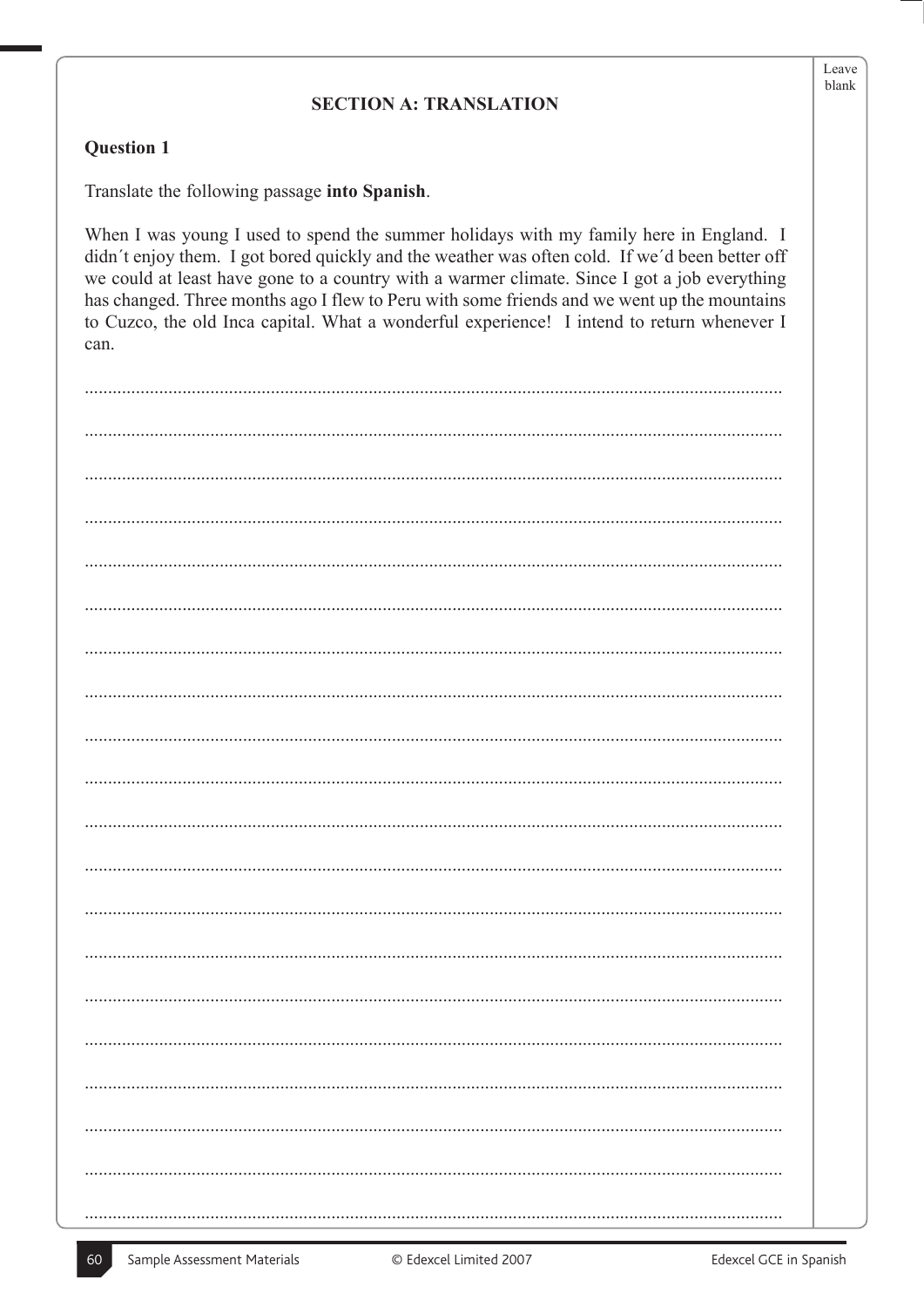|                                      |   | Leave<br>blank |
|--------------------------------------|---|----------------|
|                                      | . |                |
| .<br>                                |   |                |
|                                      |   |                |
|                                      |   |                |
|                                      |   |                |
|                                      |   |                |
| .                                    |   |                |
|                                      |   |                |
|                                      |   |                |
| .                                    |   |                |
|                                      |   |                |
|                                      | . |                |
|                                      |   |                |
|                                      |   |                |
|                                      | . |                |
|                                      |   |                |
|                                      |   |                |
|                                      |   |                |
|                                      |   |                |
|                                      |   |                |
|                                      |   |                |
|                                      |   |                |
|                                      |   |                |
|                                      |   | Q <sub>1</sub> |
| (Total 10 marks)                     |   |                |
| <b>TOTAL FOR SECTION A: 10 MARKS</b> |   |                |
|                                      |   |                |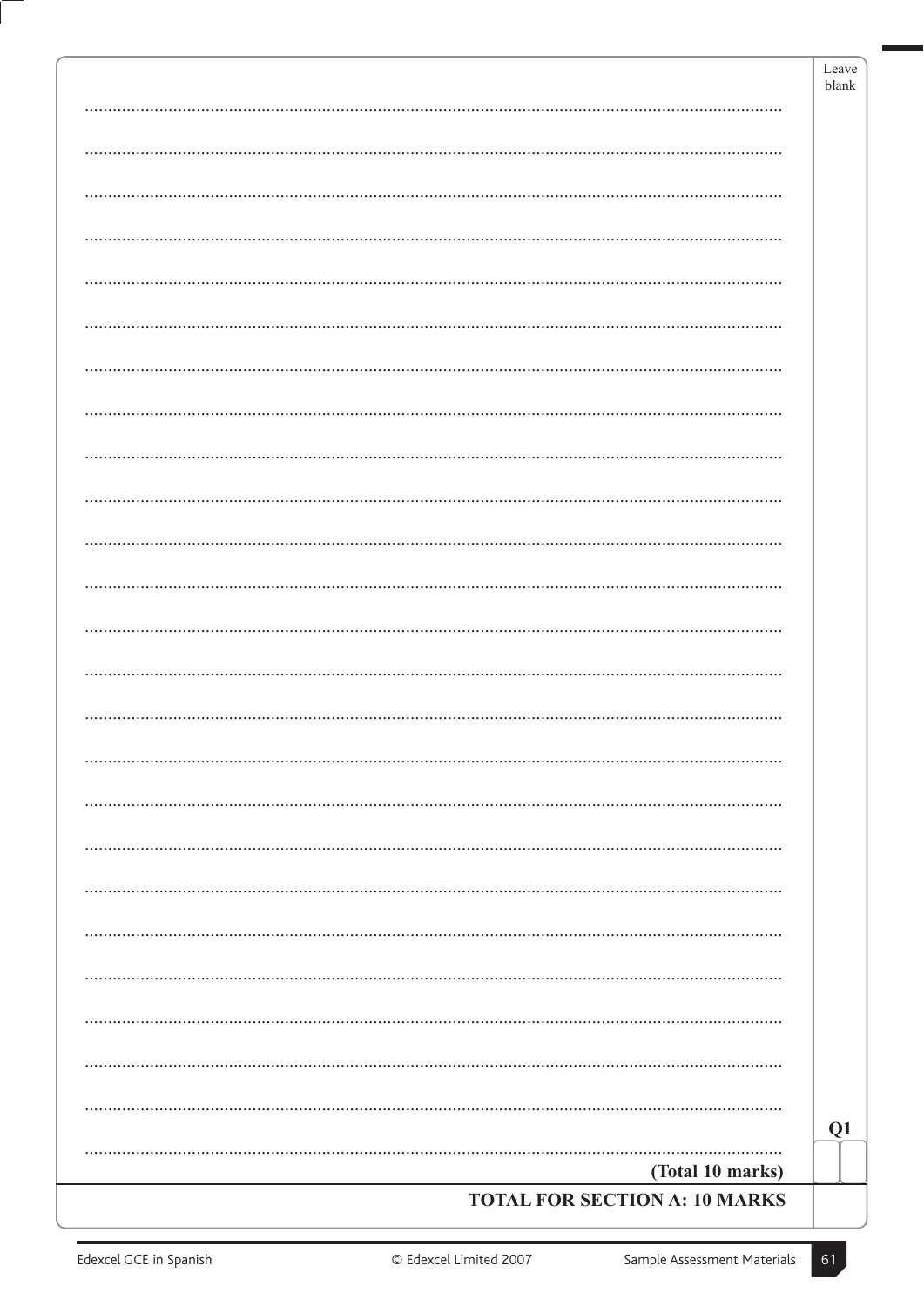# **SECTION B: CREATIVE & DISCURSIVE ESSAY**

# **Question 2**

Escoge uno de los temas abajo y escribe  $240 - 270$  palabras en español.

# **Creative Writing**



- (a) Escribe la conversación entre la madre y su hijo(a) pequeño(a) en la cual hablan de las Navidades.
- (b) Pedro había salido a una fiesta con su mujer, dejando a sus hijos de 16 y 8 años solos en casa. Se acercaban a su casa por la madrugada cuando se dieron cuenta de que la puerta principal estaba abierta y que humo salía de las ventanas de arriba...

Continúa la historia, explicando qué había pasado y qué sucedió después.

#### $(c)$

# **Los nuevos solteros**

# **En el mundo moderno mucha gente prefiere vivir sola.**

 Imagina que eres un(a) soltero(a) de unos treinta años y explica cómo es tu vida y por qué te gusta o no.

# **Discursive Essay**

- (d) "Para los jóvenes actuales el fin de semana es un pretexto para beber alcohol en exceso." ¿Qué piensas? Razona tus opiniones.
- (e) "Es imprescindible que los colegios ofrezcan una formación más práctica a sus estudiantes para prepararlos para el mundo del trabajo." ¿Qué piensas? Razona tus opiniones.
- (f) ¿Es posible vivir sin estrés en el mundo moderno? Explica tu opinión.
- (g) "Con la globalización los países han perdido su carácter e individualismo." ¿Estás de acuerdo? Comenta esta declaración, ofreciendo tus opiniones.

Leave blank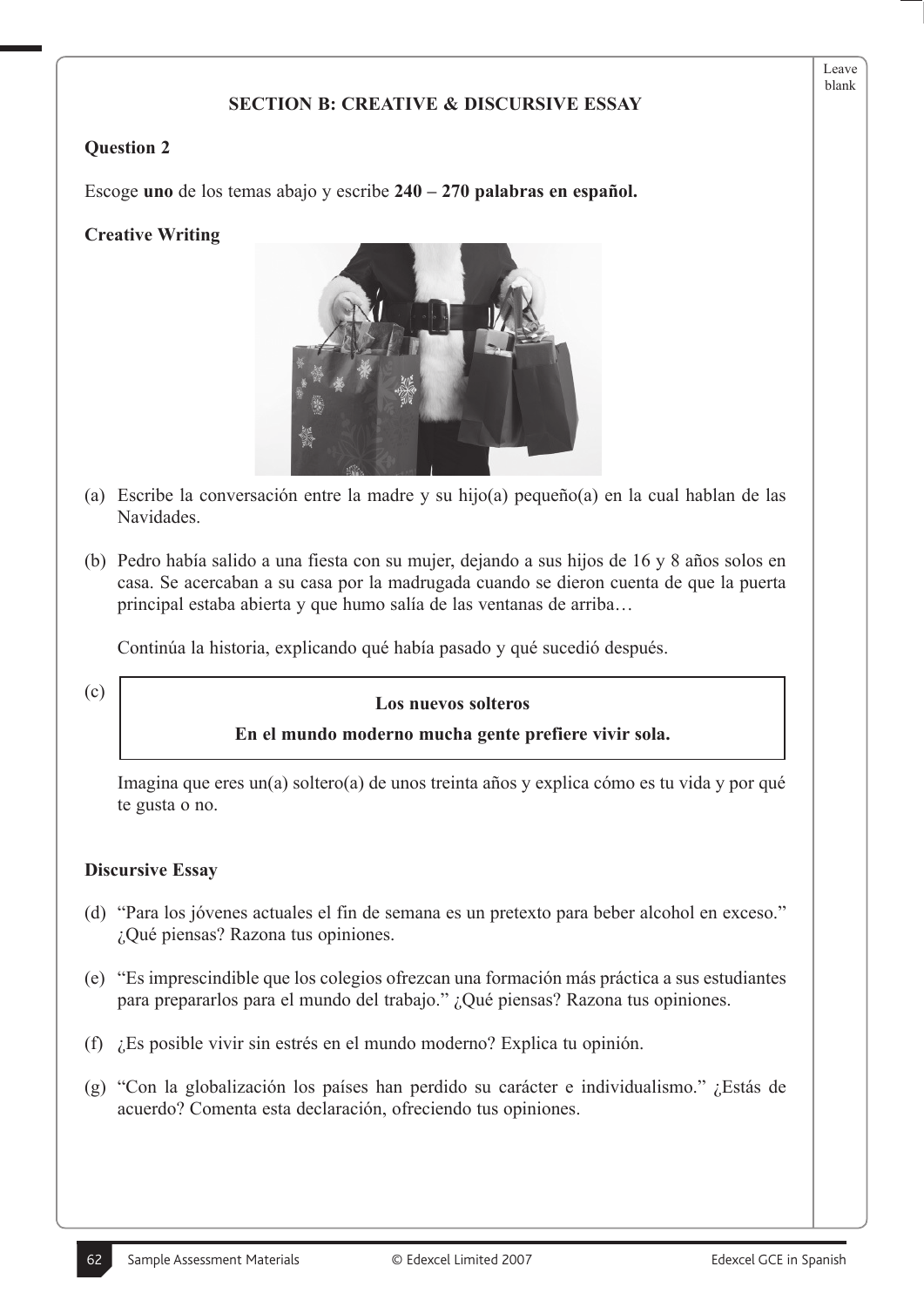| Indicate which question you are answering by marking the box $(\boxtimes)$ .<br>If you change your mind, put a line through the box $(\mathbb{H})$<br>and then indicate your new question with a cross $(\boxtimes)$ . |                         |                                                                |  |  |  |  |
|------------------------------------------------------------------------------------------------------------------------------------------------------------------------------------------------------------------------|-------------------------|----------------------------------------------------------------|--|--|--|--|
|                                                                                                                                                                                                                        | Chosen question number: |                                                                |  |  |  |  |
|                                                                                                                                                                                                                        |                         | Question 2(a) <b>Question 2(b) Question 2(c) Question 2(c)</b> |  |  |  |  |
|                                                                                                                                                                                                                        |                         | Question 2(d) <b>Question 2(e) Question 2(f) Question 2(f)</b> |  |  |  |  |
|                                                                                                                                                                                                                        | Question 2(g) $\Box$    |                                                                |  |  |  |  |
|                                                                                                                                                                                                                        |                         |                                                                |  |  |  |  |
|                                                                                                                                                                                                                        |                         |                                                                |  |  |  |  |
|                                                                                                                                                                                                                        |                         |                                                                |  |  |  |  |
|                                                                                                                                                                                                                        |                         |                                                                |  |  |  |  |
|                                                                                                                                                                                                                        |                         |                                                                |  |  |  |  |
|                                                                                                                                                                                                                        |                         |                                                                |  |  |  |  |
|                                                                                                                                                                                                                        |                         |                                                                |  |  |  |  |
|                                                                                                                                                                                                                        |                         |                                                                |  |  |  |  |
|                                                                                                                                                                                                                        |                         |                                                                |  |  |  |  |
|                                                                                                                                                                                                                        |                         |                                                                |  |  |  |  |
|                                                                                                                                                                                                                        |                         |                                                                |  |  |  |  |
|                                                                                                                                                                                                                        |                         |                                                                |  |  |  |  |
|                                                                                                                                                                                                                        |                         |                                                                |  |  |  |  |
|                                                                                                                                                                                                                        |                         |                                                                |  |  |  |  |
|                                                                                                                                                                                                                        |                         |                                                                |  |  |  |  |
|                                                                                                                                                                                                                        |                         |                                                                |  |  |  |  |
|                                                                                                                                                                                                                        |                         |                                                                |  |  |  |  |
|                                                                                                                                                                                                                        |                         |                                                                |  |  |  |  |
|                                                                                                                                                                                                                        |                         |                                                                |  |  |  |  |
|                                                                                                                                                                                                                        |                         |                                                                |  |  |  |  |
|                                                                                                                                                                                                                        |                         |                                                                |  |  |  |  |
|                                                                                                                                                                                                                        |                         |                                                                |  |  |  |  |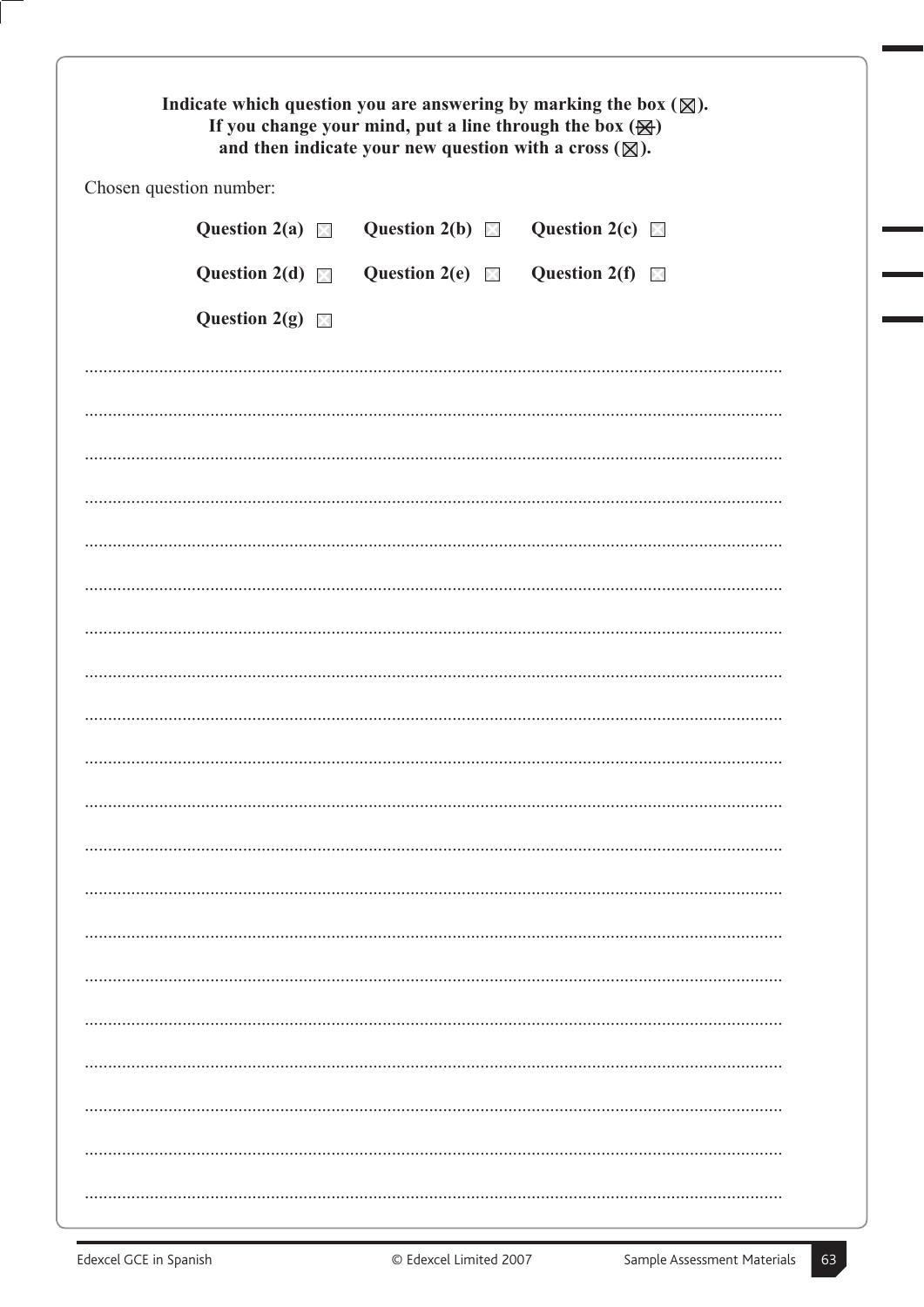|   | Leave<br>blank |
|---|----------------|
|   |                |
|   |                |
|   |                |
|   |                |
|   |                |
|   |                |
|   |                |
|   |                |
|   |                |
|   |                |
|   |                |
|   |                |
|   |                |
|   |                |
|   |                |
|   |                |
| . |                |
|   |                |
|   |                |
|   |                |
|   |                |
|   |                |
|   |                |
|   |                |
|   |                |
|   |                |
|   |                |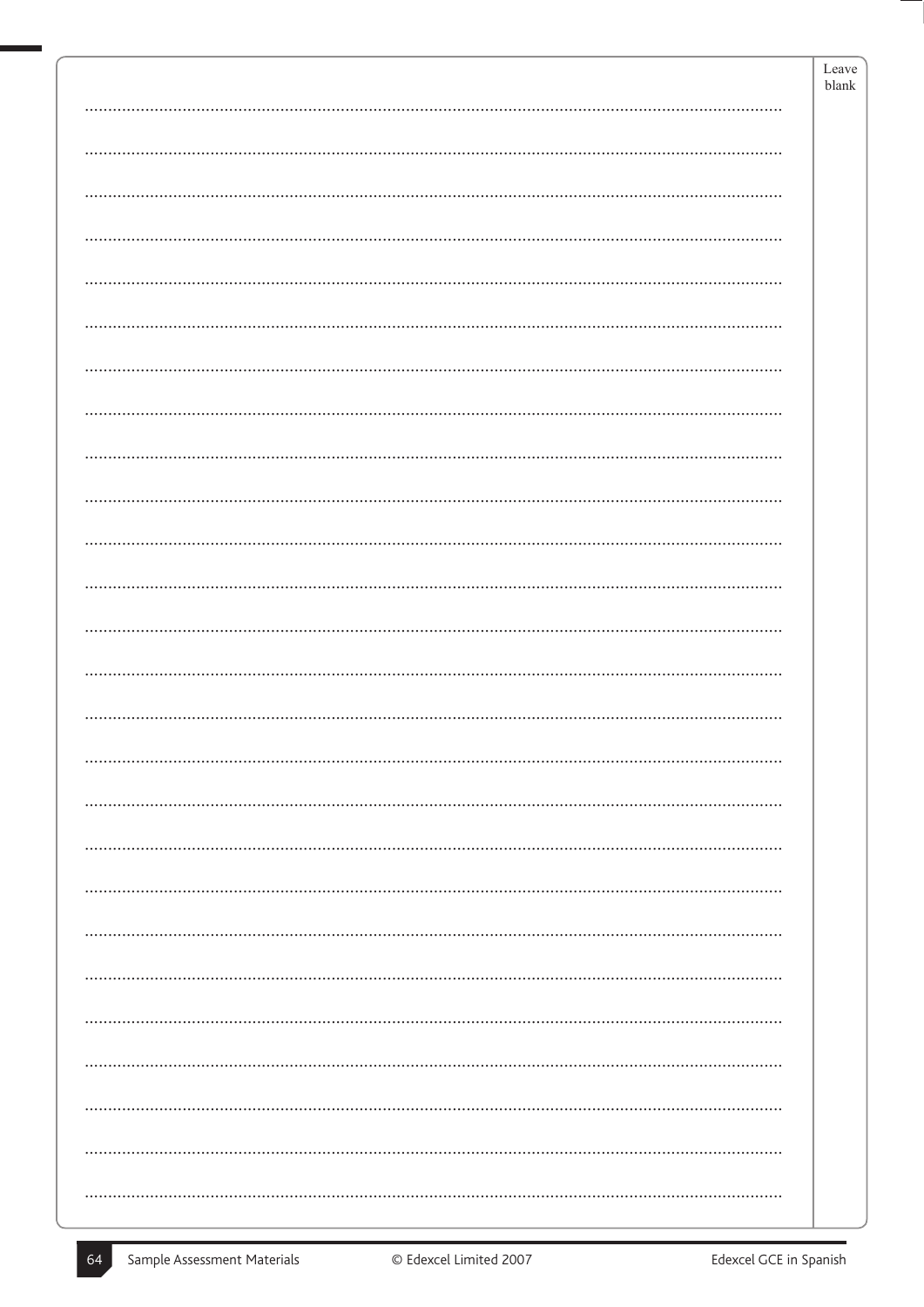|                                      | Leave<br>blank |
|--------------------------------------|----------------|
| .                                    |                |
| .                                    |                |
|                                      |                |
| .                                    |                |
|                                      |                |
| .                                    |                |
| .                                    |                |
| .                                    |                |
|                                      |                |
|                                      |                |
| .                                    |                |
|                                      |                |
|                                      |                |
|                                      |                |
|                                      |                |
|                                      |                |
|                                      |                |
| .                                    |                |
|                                      |                |
|                                      |                |
|                                      |                |
|                                      |                |
|                                      |                |
|                                      |                |
|                                      |                |
|                                      |                |
|                                      |                |
|                                      |                |
|                                      |                |
|                                      | Q2             |
| (45 puntos)                          |                |
| <b>TOTAL FOR SECTION B: 45 MARKS</b> |                |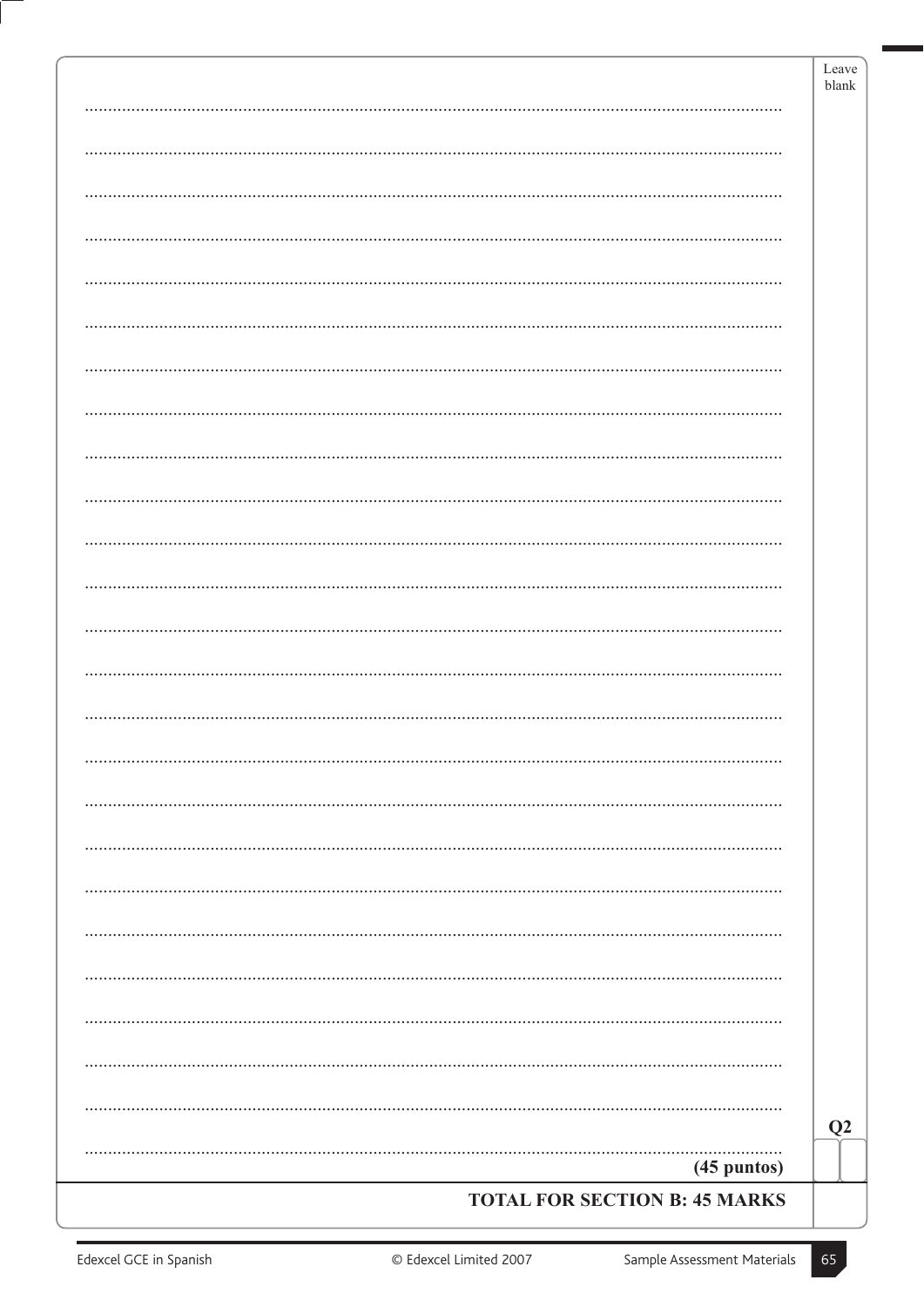# **SECTION C: RESEARCH-BASED ESSAY**

#### **Question 3**

Escribe **en español** sobre **uno** de los siguientes temas. Escribe  $240 - 270$  **palabras**.

#### **(a) Región geográfica**

 Escribe sobre factores económicos y su importancia para la región o ciudad que has estudiado.

#### **(b) Estudio histórico**

 Describe un personaje específico de la época de historia que has estudiado. Explica su importancia.

### **(c) Rasgos de la sociedad hispano-hablante moderno.**

 Escribe sobre un rasgo de la sociedad hispano-hablante que te interesa. Explica por qué eso te resulta de importancia.

### **(d) Literatura y los artes**

 Escribe sobre un protagonista en tu libro, obra o libro elegido. Explica su papel y su importancia y da tu opinión sobre la eficacia del autor o director en crear ese personaje.

### Indicate which question you are answering by marking the box  $(\mathbb{X})$ . If you change your mind, put a line through the box  $(\mathbb{H})$ and then indicate your new question with a cross  $(\boxtimes)$ .

 $\Gamma$ 

| Chosen question number: <b>Question <math>\mathfrak{I}(a)</math></b> |                 | Question $\mathfrak{z}(D)$ $\boxtimes$ |
|----------------------------------------------------------------------|-----------------|----------------------------------------|
|                                                                      | Question $3(c)$ | Question $3(d)$                        |
|                                                                      |                 |                                        |
|                                                                      |                 |                                        |
|                                                                      |                 |                                        |
|                                                                      |                 |                                        |
|                                                                      |                 |                                        |
|                                                                      |                 |                                        |
|                                                                      |                 |                                        |
|                                                                      |                 |                                        |
|                                                                      |                 |                                        |

Leave blank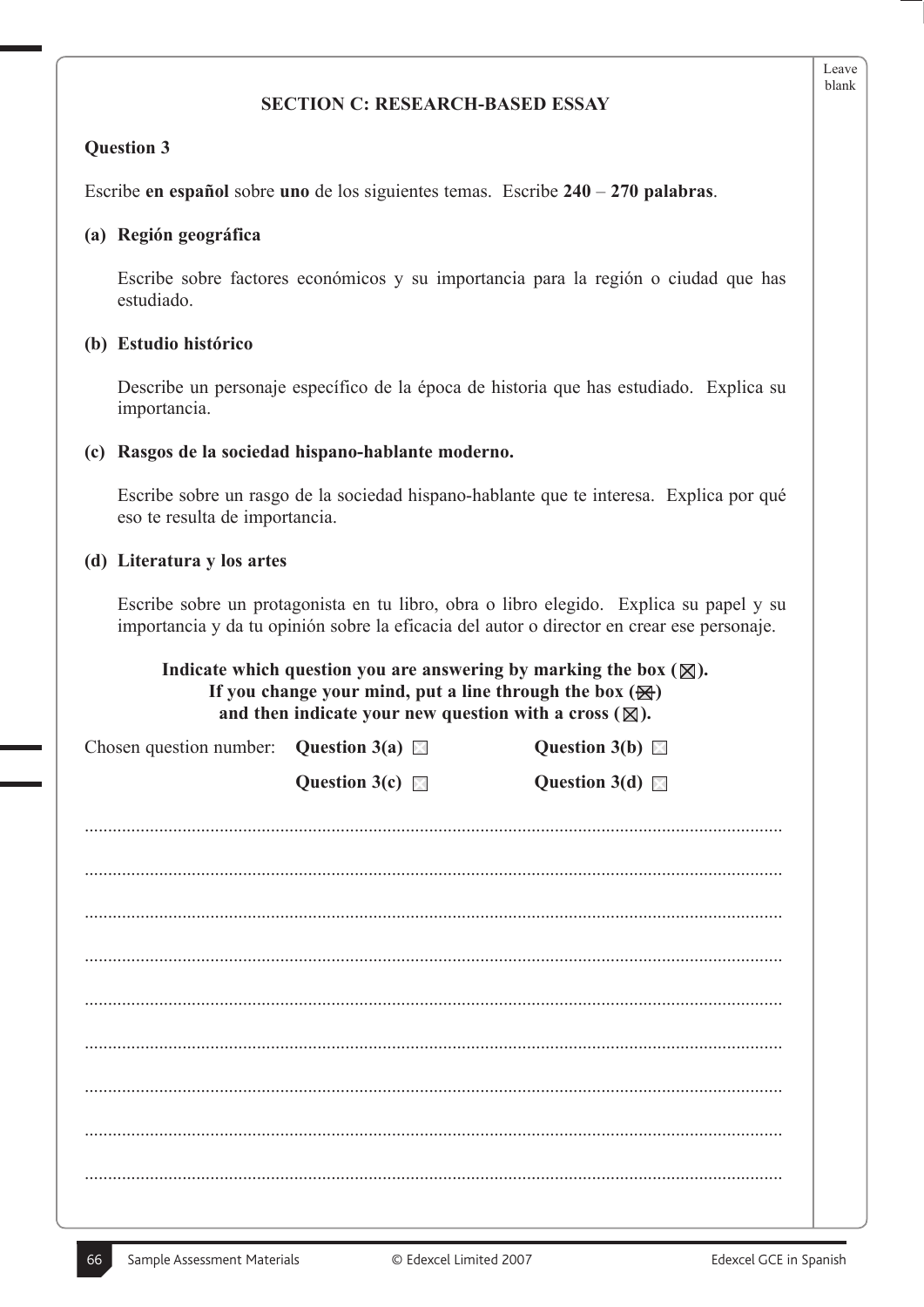|   | Leave<br>blank |
|---|----------------|
| . |                |
|   |                |
|   |                |
|   |                |
|   |                |
|   |                |
|   |                |
|   |                |
|   |                |
|   |                |
|   |                |
|   |                |
|   |                |
|   |                |
|   |                |
|   |                |
|   |                |
|   |                |
|   |                |
|   |                |
|   |                |
|   |                |
|   |                |
|   |                |
|   |                |
|   |                |
|   |                |
|   |                |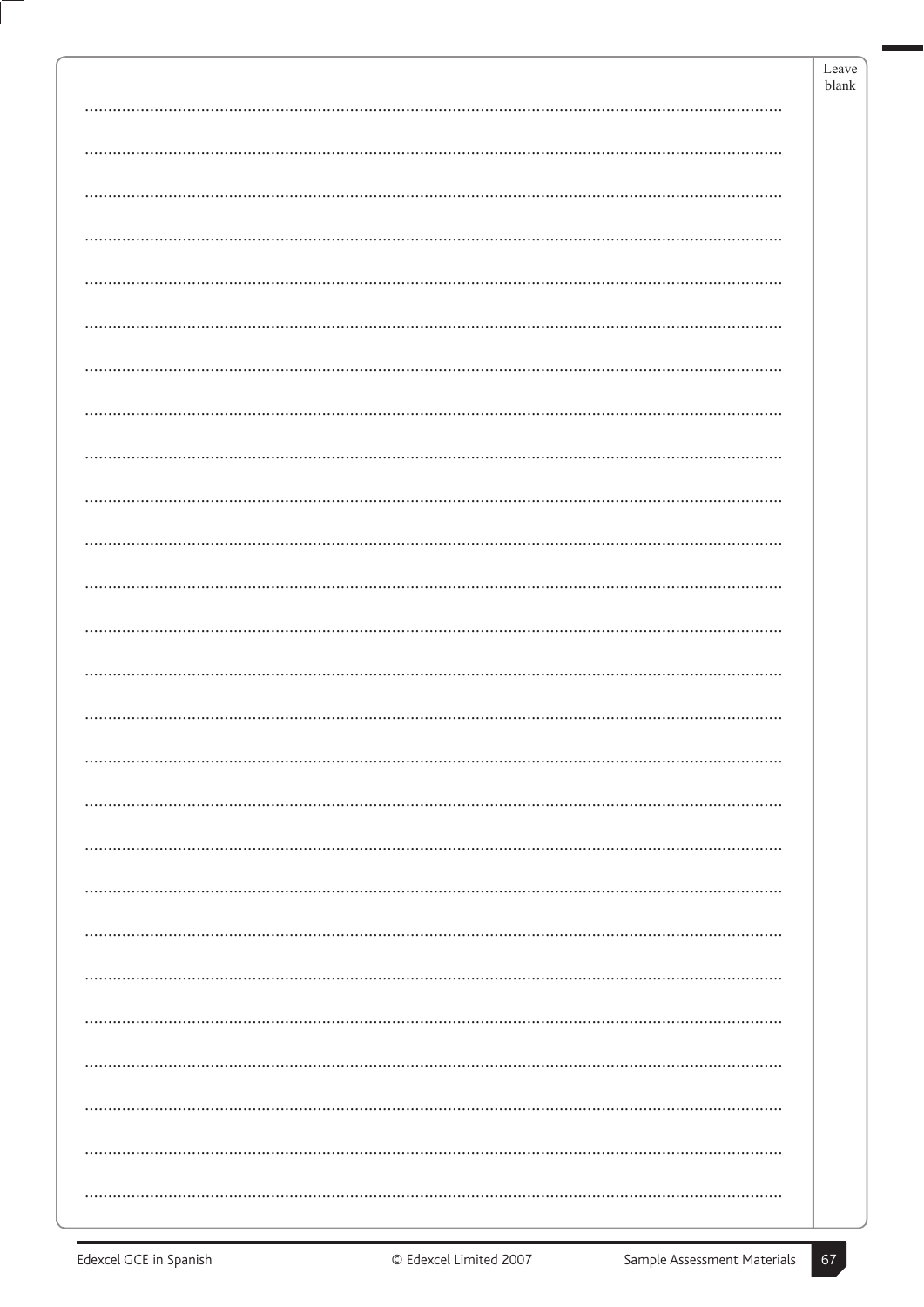| . |  |
|---|--|
|   |  |
|   |  |
|   |  |
|   |  |
|   |  |
|   |  |
|   |  |
| . |  |
|   |  |
|   |  |
|   |  |
|   |  |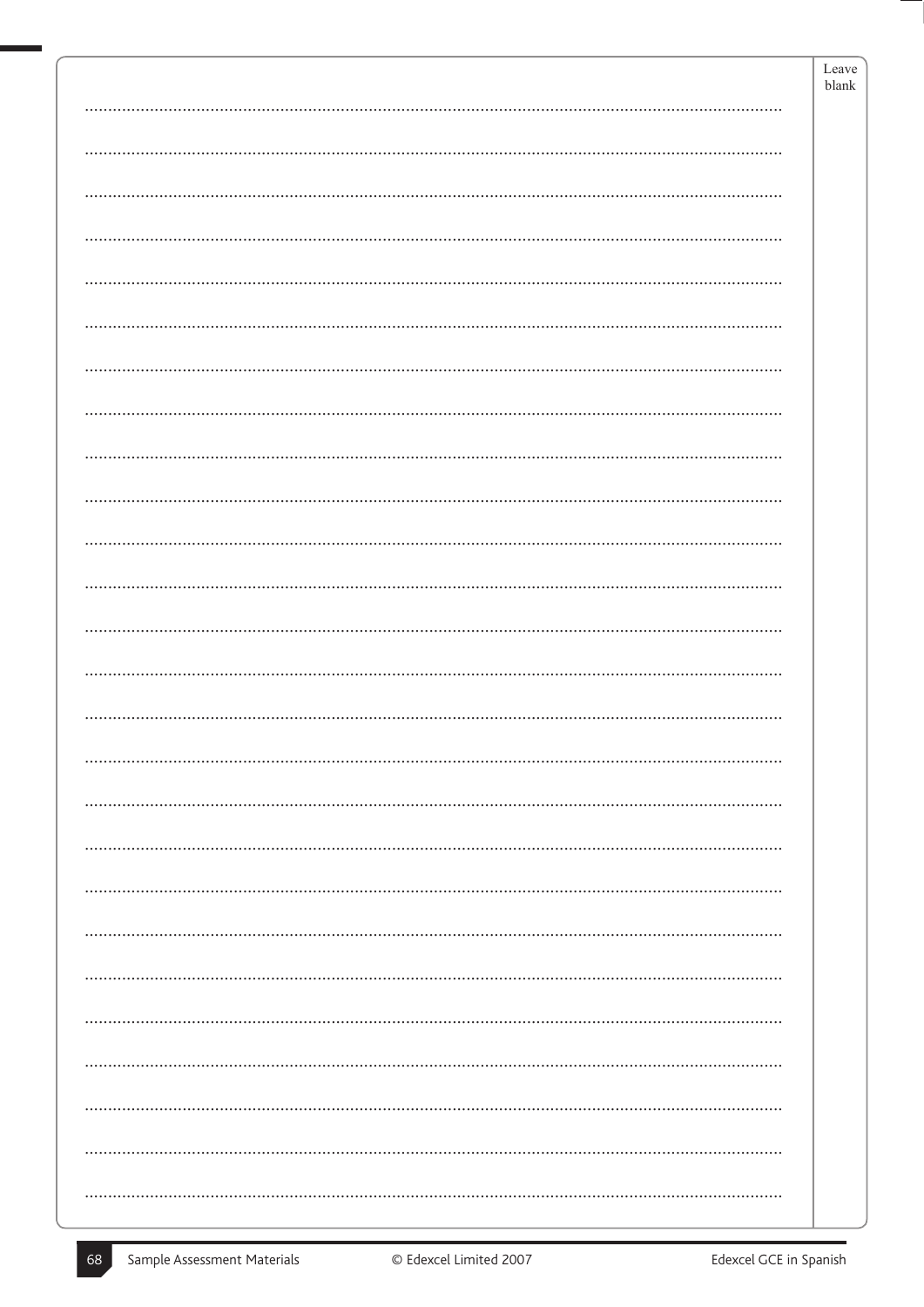|   | Leave<br>blank |
|---|----------------|
| . |                |
|   |                |
|   |                |
|   |                |
|   |                |
|   |                |
|   |                |
|   |                |
|   |                |
|   |                |
|   |                |
|   |                |
|   |                |
|   |                |
|   |                |
|   |                |
|   |                |
|   |                |
|   |                |
|   |                |
|   |                |
|   |                |
|   |                |
|   |                |
|   |                |
|   |                |
|   |                |
|   |                |